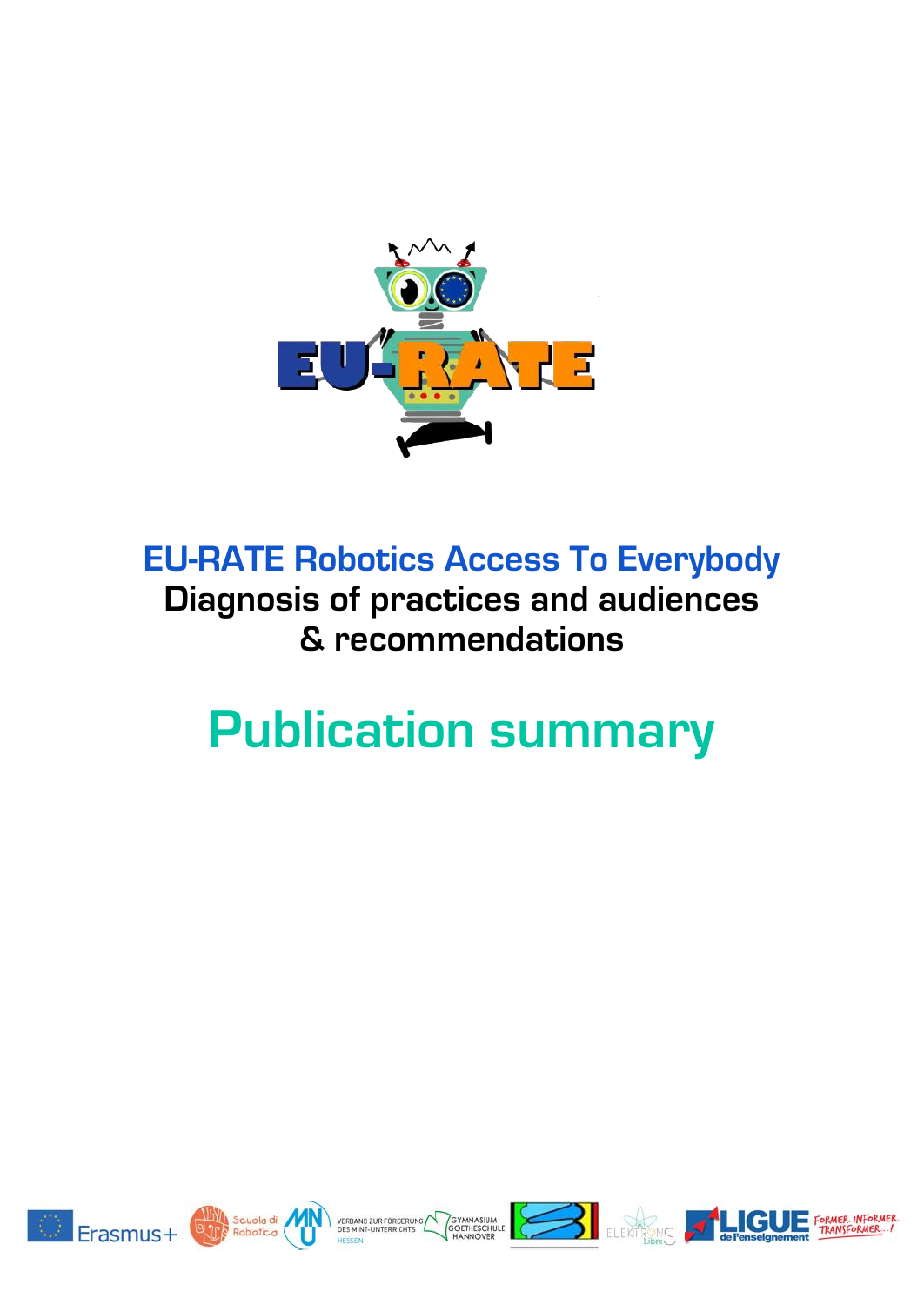| ECCOLA CECUNDÁDIA DE PADOFUNHOC (PADOFUCC DODILICAL) |  |
|------------------------------------------------------|--|

| GYMNASIUM LANGENHOVEN & GOETHESCHULE [HANNOVER, GERMANY] |
|----------------------------------------------------------|

# DIAGNOSIS OF PRACTICES AND AUDIENCES : COUNTRIES' CONTEXT AND SURYVEYS ANALYSIS...3

| MMANDATIONS FOLLOWING THE DIAGNOSIS OF PRACTICES AND AUDIENCES. |  |
|-----------------------------------------------------------------|--|
|                                                                 |  |
|                                                                 |  |

| SOFTWARE        |  |
|-----------------|--|
| <b>HARDWARF</b> |  |
|                 |  |
|                 |  |

| <b>NEXT 1</b> |
|---------------|
|---------------|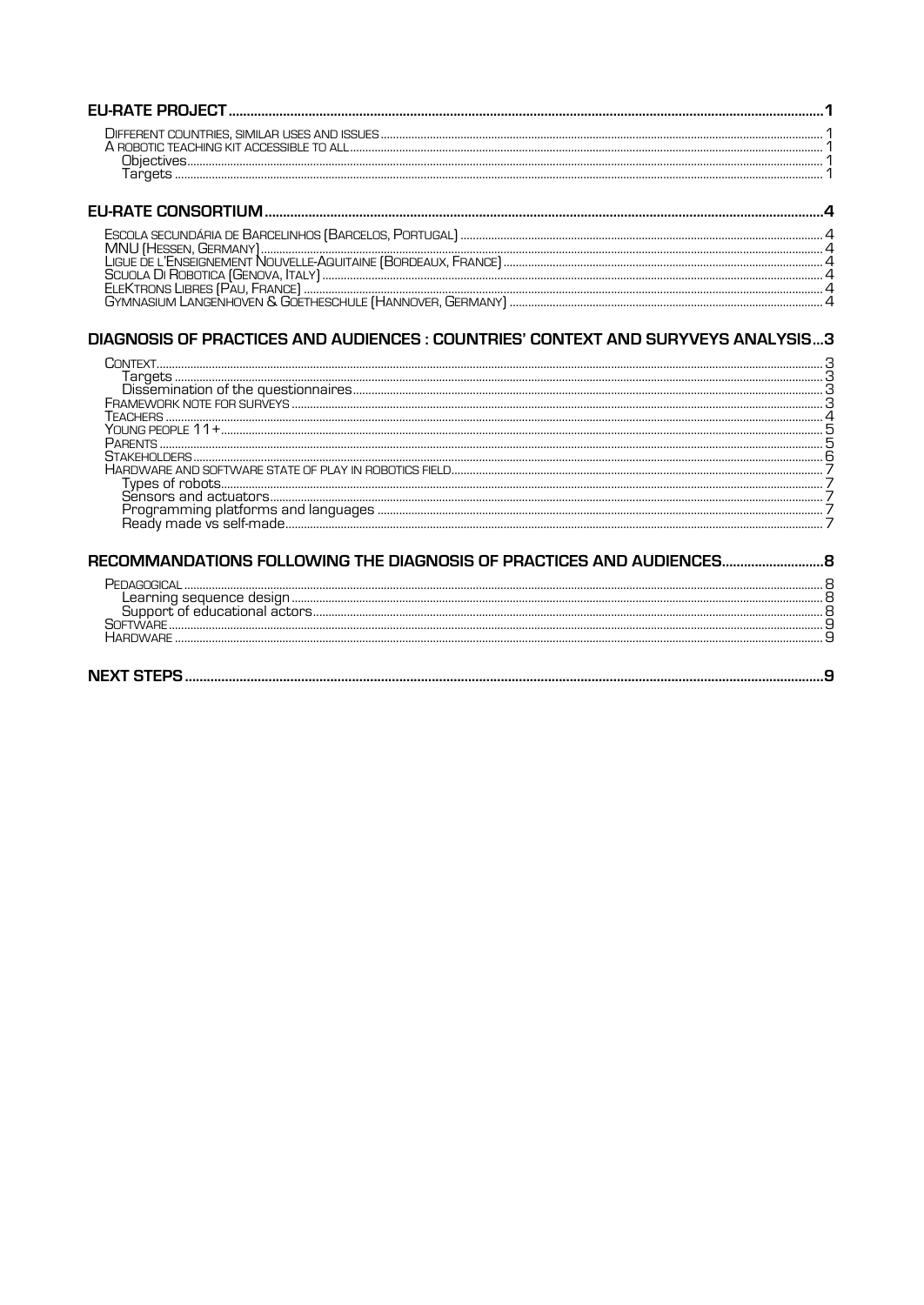# **EU-RATE PROJECT**

In a world where digital tools are increasingly part of our daily lives, educating children and young people in their use and understanding is the responsibility of educational actors. Machines, algorithms, and artificial intelligence are all terms that are now part of everyone's vocabulary, even though we do not always know what they mean. The issues of conscious use, access for all, understanding, ethics, personal data protection, but also technical training for the professions of tomorrow are today more than ever at the heart of the debates of European societies, and the questions arise from early childhood onwards. Digital education, and education through digital technology, offers opportunities in terms of education, creativity and innovation, in addition to meeting a societal need.

- EU-RATE project aims to
- 1. make children and young people understand the making of information through action so that they become creative and responsible actors,
- 2. educate to computer science and raise awareness on algorithmic logic underlying all the tools we use,
- 3. promote the mainstreaming of digital competence provision across the curricula,
- 4. foster critical thinking especially through teaching technology and science in line with the priorities of school education,
- 5. prepare children and young people for robotics challenges, opportunities for learning in many fields (technology, mathematics, logic, English, project management...) and self-improvement,
- 6. make children and young people, especially girls, want to take an interest in engineering and digital professions.

#### **DIFFERENT COUNTRIES, SIMILAR USES AND ISSUES**

EU-RATE consortium is composed of 6 structures, from 4 different European countries. They share reflections and common objectives in terms of educating young people and educational actors to digital tools, and in particular to machines, in order to give the keys to citizens to become active and not passive users of the tools.

The transnational approach is really important to succeed. In Europe, in certain countries teaching robotics, coding and media literacy is already in the school programs, although in others, it is not obligatory but highly recommended. So, the consortium will rely on the knowledge of partners, experts and the participation of the target groups (direct and indirect) to find the best way to answer the needs identified during the application of Erasmus+ by all consortium partners, experts and national and european studies.

The education of young citizens plays a really important role and so does teacher training. The partners have come to the common analysis: they need to invest in teachers as transformers and awakeners. They can contribute to the empowerment of the new generation of citizens in using digital technology effectively and in a responsible manner.

EU-RATE project wishes also to include other educational actors (youth leaders, volunteers) as these actors are complementary to school education.

# **A ROBOTIC TEACHING KIT ACCESSIBLE TO ALL**

#### October 2020 > July 2023

The consortium has the ambition to build a robotic teaching kit accessible to all. It is important, for the consortium, to adapt intellectual outputs as closely with teachers' students needs, capacities and skills targeted. So, it's decided to propose the robotic kit to be used by teachers with students between 8- 10 and 11-14 years old. This choice allows to take in consideration the

specific curricula of each country and recommendations from experts and educational policies on-going.

#### **OBJECTIVES**

The implementation of 3 intellectual outputs (Robotic kit):

- IO1 Learning sequences,
- IO2 Hardware,
- IO3 Software,

including 2 trainings for 14+ students :

- one on prototyping,
- and the other one on finalisation of prototypes and pedagogy
- and 6 multiplier events.

Every production will be open source and accessible to all during and after Erasmus+ funding.

#### **TARGETS**

To reach these ambitious objectives, the EU-RATE project target a direct and indirect public:

- The direct public: primary and secondary school teachers, especially those who do not have access to robotics for reasons of funding, knowledge, distance, etc. but also the educational community at large (educators, parents, youth leaders) that will have access to the training online; Students of 14+ as codevelopers of the project (participating in trainings, testing, experimenting, giving feedback).
- The indirect public: youngsters from 8 to 10 and from 11 to 14 years old that will take part in extracurricular and/or in-school activities.

**This publication summarises the work carried out by the consortium during the first year of the EU-RATE project.** It wishes to give guidelines for the building of a quality, accessible and open source robotic kit.

This document will evolve throughout the project duration and the feedback of experts and the testing by teachers but also by other educational actors and the children and youth involved. Therefore, it will be updated as the project progresses.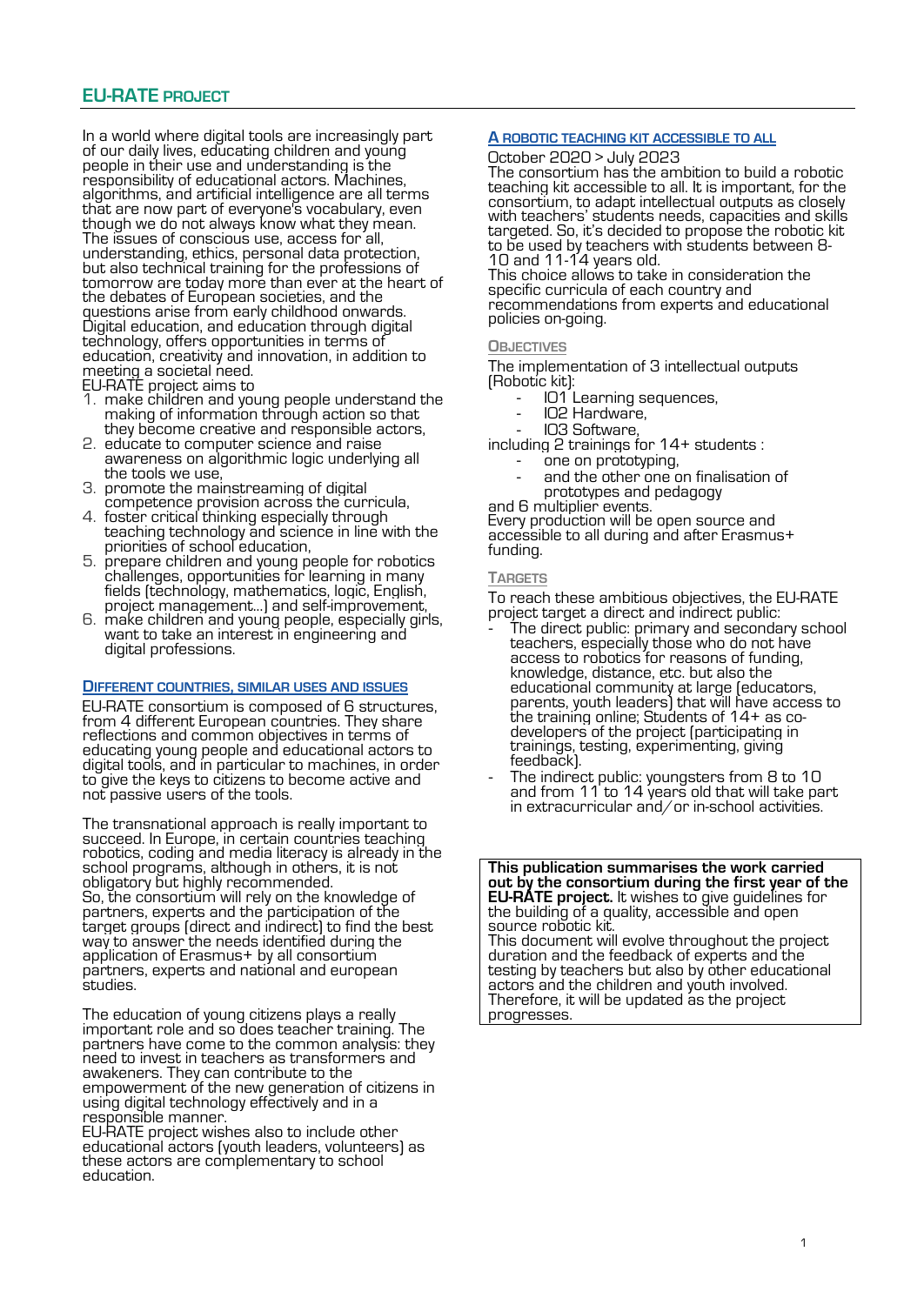# **LIGUE DE L'ENSEIGNEMENT NOUVELLE-AQUITAINE (BORDEAUX, FRANCE)**

As a regional organisation of Ligue de l'enseignement, it offers diversified actions in the field of youth, education, culture, vocational training, digital education, leisure, sustainable development and community life. Through its activities, it works to strengthen social ties and promote its secular values for a more cohesive society. Ligue de l'enseignement Nouvelle-Aquitaine represents the 12 departemental federations (3500 associations) of its territory in regional networks and public authorities.

<https://liguenouvelleaquitaine.org/>

# **SCUOLA DI ROBOTICA (GENOVA, ITALY)**

Scuola di Robotica is a non-profit association founded in 2000 by a group of robotics and human science scholars. The main objective of Scuola di Robotica is the promotion of culture through education, training and dissemination of arts and sciences involved in the process of development of robotics and new technologies.

Scuola di Robotica works with teachers and students from kindergarten to university in offering design courses and also creating designs of robotics kits. They coordinate networks and events as for example the FIRST LEGO league, the Nao Challenge or the Olympics game that gathered thousands of students on the previous editions. <https://www.scuoladirobotica.it/>

#### **ELEKTRONS LIBRES (PAU, FRANCE)**

EleKtrons Libres is an association that brings together young people, parents, teachers and trainers. Created in September 2019, its vocation is to facilitate access to science for all young people, boys and girls, to promote their international mobility, to strengthen their european identity, while allowing them to participate in competitions and supporting them in their professional orientation. https://elektronslibres.fr

**GYMNASIUM LANGENHOVEN & GOETHESCHULE** 

#### **(HANNOVER, GERMANY)**

Goetheschule is a grammar school specialised in music, languages, mathematics, natural sciences and computer science. Participation in the Erasmus+ programme is a worthwhile addition and is perfectly in line with the values of the school. Goetheschule offers an international education with a European focus.

In computer science, students learn the basics of data processing, algorithms and robot programming. The students regularly participate successfully in RoboCup. In 2013, a group of Goetheschule students won the world championship title.

<https://goetheschule.de/>

### **ESCOLA SECUNDÁRIA DE BARCELINHOS (BARCELOS, PORTUGAL)**

Escola secundária de Barcelinhos is a public school that includes courses in robotics and science and technology in the 3rd cycle curriculum. It integrates in its different extra-curricular activities a variety of subjects such as citizenship, health and sexuality education, cyber-security or entrepreneurship and consumer education.

The Robotics Club of Escola secundária de Barcelinhos participated and won the RoboCupJunior competition in 2016. <https://esbarcelinhos.pt/>

#### **MNU (KASSEL, GERMANY)**

MNU is a German association founded in 1891 for the promotion of STEM teaching (math, biology, chemistry, physics, IT and engineering). Its main objective consists in the further training of the teachers, the optimization of teaching materials and their use in class, and the incorporation of technical and scientific progress into teaching. MNU works with schools and universities, takes part in teacher seminars, advises regional and state education authorities.

MNU carries out publications and conferences to educate and support members. Each year, two main conferences gather 100 to 200 participants, in addition to local conferences and training courses.

<https://www.mnu.de/>

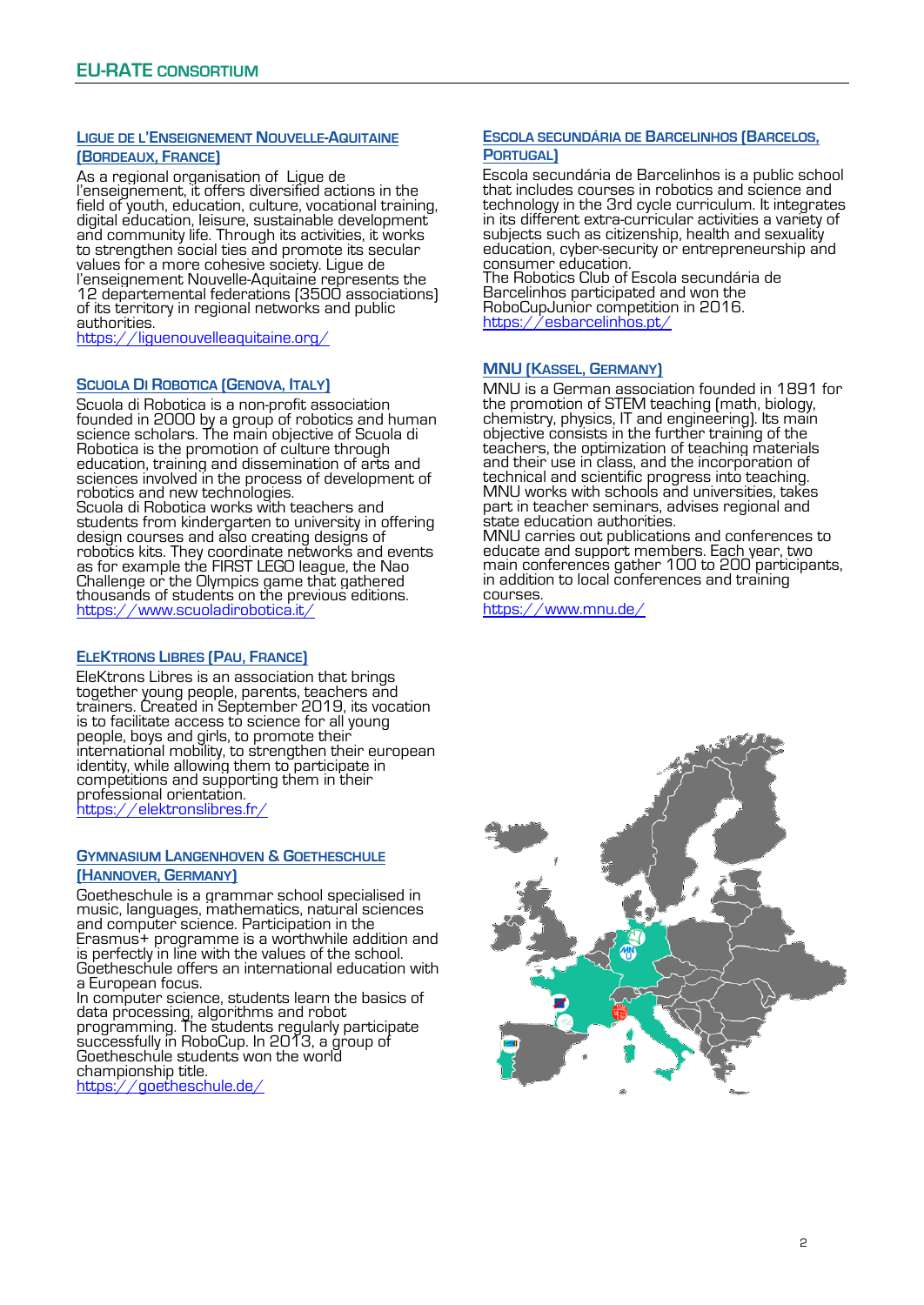# **CONTEXT**



The objective of this study was to, in each country :

- Define general approach of robotics,
- Identify experts and stakeholders in educational robotics to know,
- Obtain datas about robotics in education,
- Define global education context.

Through this analysis, we saw that each Country involved in EU-RATE project is very committed to the issue of robotics. The dynamic between research, industry, training and education has been created for several years now, even if public opinion remains mistrustful. There is a general dynamic around digital learning (and critical thinking) and robotics, and this is primarily reflected in school time.

#### **FRAMEWORK NOTE FOR SURVEYS**



In order to provide and carry out a project in suitability with the pedagogical and sociological contexts (knowledge, practices, uses, human means, financial means, etc.), the consortium decided to create surveys to understand the specificities (social, economic, structural, political) inherent to each country.

#### Overall goals :

- Collect the general practices related to the fields of digital technology and educational robotics in all the countries involved in the project ;
- To know practices and digital uses of teachers, children, stakeholders, parents, and other educational actors in the 4 countries where the partner are located ;
- To know the specificities of each country (robots/software used and acquired in education, leisure activities, etc.).
- To take inventory of prior knowledge and mastery of digital and robotic tools, as well as existing equipment in each country;
- Identify the age of the public and its specificities and associated pedagogical objectives, competences to be acquired by country and audience.

#### In order to :

- Determine a development strategy for the project within each partner country,
- Make productions (pedagogical and material) valid and relevant for all 4 countries concerned by the project

Integrated or not into the school curricula, its study depends on the goodwill of teachers and their own skills, but also on the material equipment available in the school.

This analysis allowed us to understand there are both similarities and discrepancies that need to be known for the development of the robotic kit and the teacher's support. There are significant differences in student levels in robotics depending on the country, for example, but the methods used are all student centered. The above general recommendations are deduced from the information provided throughout this document.

#### **TARGETS**

In order to analyse digital and robotic practices in the countries concerned by the project, the consortium has chosen 4 targets:

- **Teachers**
- **Parents**
- **Stakeholders**
- Young people of 11 years old and more

#### **DISSEMINATION OF THE QUESTIONNAIRES**

For each target, partners sent questionnaires to lists of partners, teacher's academic addresses, national professional network, teacher's and trainer's networks, facebook's group, relationships, friends, …

Concerning stakeholders, data was collected differently:

- German, Portuguese and Italian partners have digitally disseminated surveys
- French and Italian partners used semi-directive interviews

The objectives were to:

- Gather informations about local policies, operating projects;
- Discover good practices in educational robotics;
- Collect recommendations and opinions;
- Assess the strengths and weaknesses of the eu-rate project;
- Have a strategic view on the objectives of the project and its implementation;
- Add a scientific quarantee to the project.

The panel is composed of scientific experts, research engineers, educational experts, employees of structures dedicated to digital technology and robotics, educational advisors in schools, employees of the university research community, etc.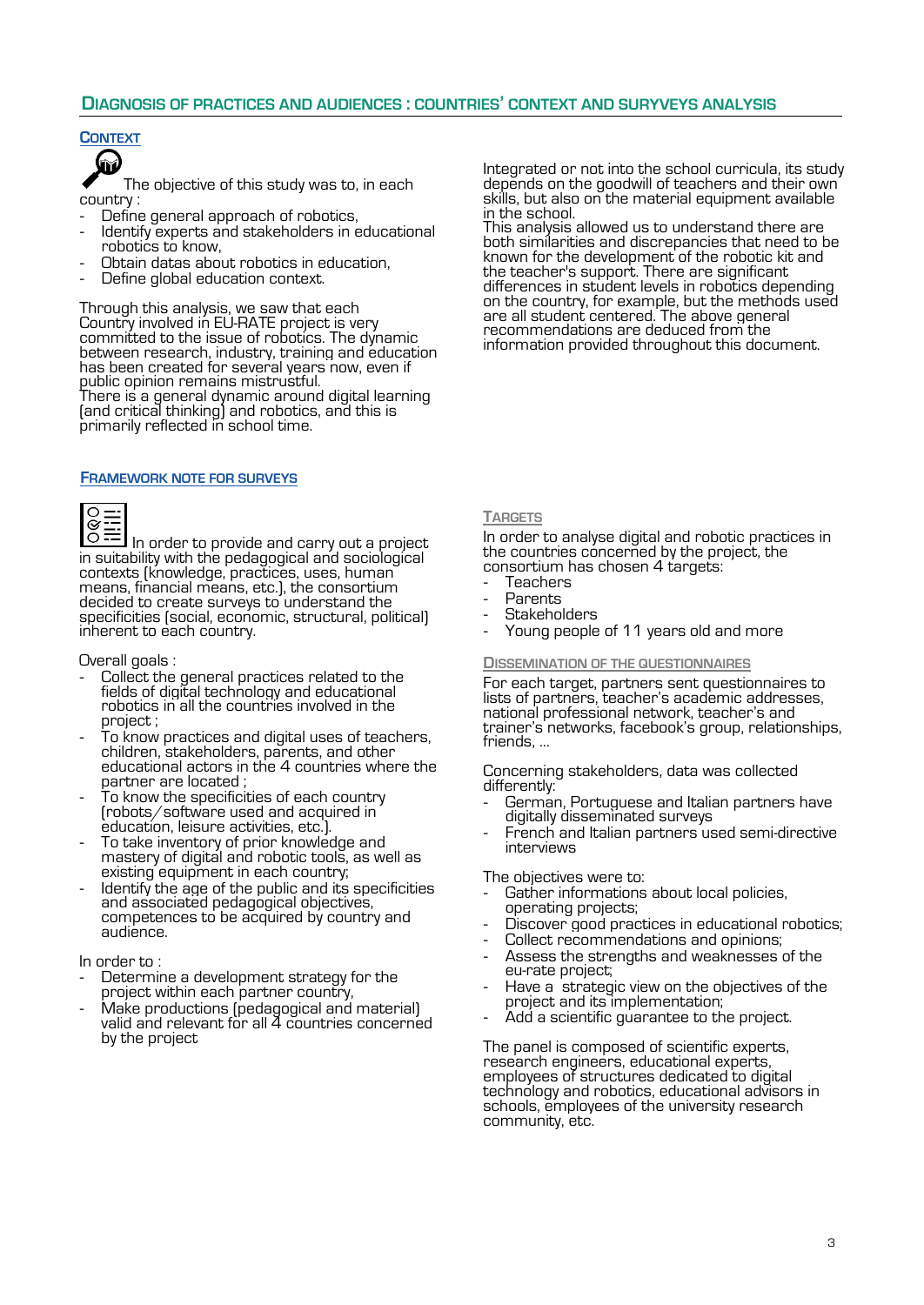# **TEACHERS**

830 respondents

#### **SUMMARY**

#### Subjects taught

The subjects taught with the highest percentages are those that best match the skills required for learning robotics, namely science, mathematics and technology (those that best match the skills required for learning robotics).

## Use of digital tools

Two thirds are basic users (use digital tools without being aware of programming), the last third does some programming.

#### Approach to educational robotics

- $72\%$  are familiar with this notion against  $28\%$ (French and German teachers surveyed are the ones less familiar)
- Concerning the prerequisites in the fields of programming and robotics, the answers are varied: 34% have no prerequisites, 24% have basic notions, 27% have sufficient notions and 15% have advanced notions.
- The majority of teachers have prerequisites (from basic to advanced) that can facilitate the development of robotics projects (66%).

The objective is to ensure that the 34% of teachers that have no prerequisites achieve the basic level, to enable them to understand and develop the EU-RATE project in their schools.

#### Pupils

The respondents mainly address pupils aged 15- 20 (39%), followed by the 8-10 age group (22%). In France and Italy, teachers' respondents have pupils in primary school (8-11 years) and are therefore with them every day of the school week. For Germany and Portugal, where the majority of pupils are older (11-20 years), this is due to the subject taught by the teachers, which is science and technology.

It will therefore be necessary to adapt to the maturity of the children for a good understanding of the proposed robotics workshops.

#### Workshop format

- The duration of a teaching sequence is mostly  $45$  minutes (33%), then  $\rm \bar{6}0$  minutes (24%).
- The most suitable format for robotics workshops should be for an average of 15-25 students.

#### Opinion on robotics in schools

- Overall, the responses indicate a generally positive opinion. 53% of the respondents said that it was an extremely important motivational tool and 30% said that it was a very important motivational tool.
- Robotics is said to be useful in science subjects but with a big potential of transversality.
- Teachers respondents see robotics as an opportunity to develop their students' soft skills (problem solving, thinking creatively, working on a team, active learning...)

Italian and German respondents seem more involved in robotics projects than French and Portuguese respondents. Italians and Germans would therefore be better trained and more comfortable with the subject.

#### Robotics education activities

- Responses reflect a majority of activities organised by respondents (72%) involving robotics and programming, either in school or extracurricular time. The number of respondents in the extracurricular field is interesting (19%) and invites us to propose contents adapted to school and extracurricular time.
- Participation in competitions is seen as a motivating factor.

It could be interesting to further promote the competition axis by facilitating the transmission of information and participation through the EU-RATE project.

#### Materials used

- The respondents state that the majority of the schools in which they work are equipped with computers (95%), tablets (47%), robotics kits (36%) and 3D printers (27%).
- The most used programming interface is Arduino (21%), followed by Lego (20%), Mbot (10%) and Microbit (9%).

# **Expectations**

- The respondents are primarily interested in turnkey educational solutions, whereas the pedagogical, software and hardware issues are fairly similar in the other countries. EU-RATE will have to respond to these 3 issues.
- The respondents' expectations of hardware and software solutions are primarily ease of use (39%), followed by low cost (29%). The open source aspect is important for teachers even if it does not go beyond the prerequisites of ease of use and low cost.
- In connection with the ethical issue, it is necessary, for teachers, to be careful about the origin of materials and security of personal data..

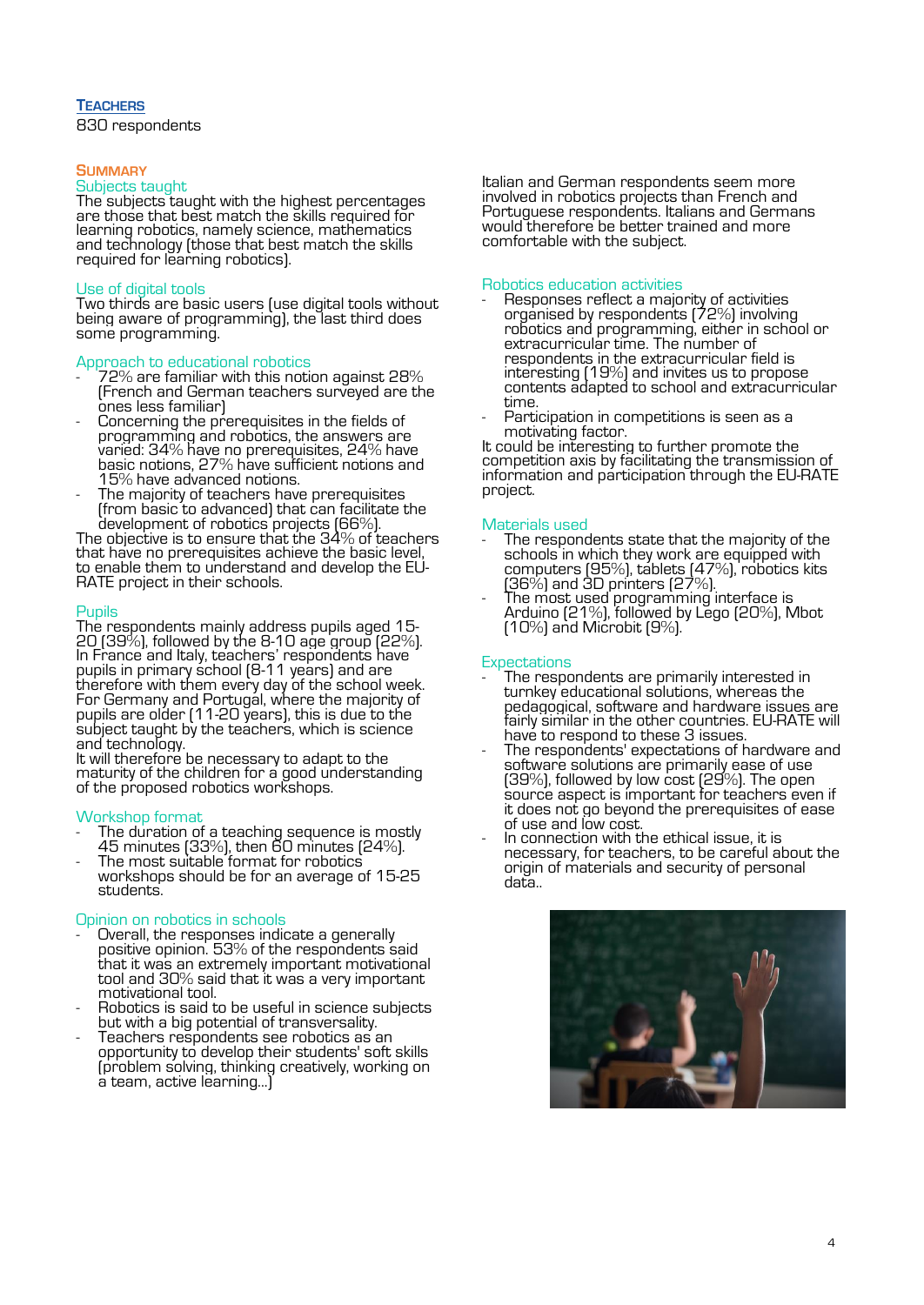# **PARENTS**

388 respondents

#### **SUMMARY**

# Digital skills

89% of the respondents use digital tools in their work. As digital tools are used in the professional context of parents, it can be assumed that parents would or could support or encourage educational robotics projects in the extracurricular context.

#### Use of digital tools at home

- In the families surveyed, children are mostly equipped with their own computer (64%).
- Robotic activities are rather present in the lives of children in all four countries surveyed.

#### Dedicated budget

The respondents are prepared to spend an average of €50-100 per year (33%)

#### Other activities

- The amount of time dedicated to accompanying children schooling is more than 2.5 hours  $(43%)$  and between 1 and 2.5 hours  $(33%)$ .
- The majority of the respondents spend more than 2.5 hours a week sharing leisure activities with their children (71%).
- It can thus be assumed that parents may have time to introduce or accompany their children in a robotics activity.
- The majority of children prefer video games (30%), followed by construction games, puzzles and board games (29% and 28%).

# **YOUNG PEOPLE 11+**

485 respondents

# **SUMMARY**

### Profile and teaching subjects

- Two-thirds of the respondents (66%) are young men, with the age ranges split between: 11-14 $\widetilde{ }$ (24%) and 14+ (76%)
- The subjects identified as favourites by the respondents are : mathematics (21%), science (22%), sport (20%). Languages (12%), literature (8%), arts (7%) and other subjects remain in the minority.

#### Digital / robotic skills

- When asked if they like to play construction games, 77% responded positively. At the same time, 76% of the young people answered that they liked technological and construction games.
- 48% of them think that robots are fascinating, and 35% find them fun.

#### Interest in robotics

There is a strong interest in robot construction: 81%. This interest in construction could correspond to the fact that most of them have not yet built a robot (68%).

#### Notion of programming

- For 55% of them, they have not yet done any programming but they are very interested in  $\,$ learning (81 $\%$ ) and for a majority of them with their teachers (42%).

#### Learning about robotics

- The respondents want help from someone (69%): a teacher, tutor, trainer (52%), followed by internet tutorials and help from classmates (12%).
- The respondents who have already tried to code have done it with the Scratch platform (25%) and Arduino IDE or Ardublock (20%).

The majority of respondents seem to have the basic skills needed to learn robotic and digital programming. Their interest in construction and logic games, but also the preferred subjects mentioned (such as science or mathematics), are important positive points for developing a robotics education project for and with them. The preferred learning modalities for robotics are face-to-face and adult or peer support.

In view of the large number of young male respondents, the challenge will also be to motivate and offer training and professional guidance for young women, who are underrepresented in this study.

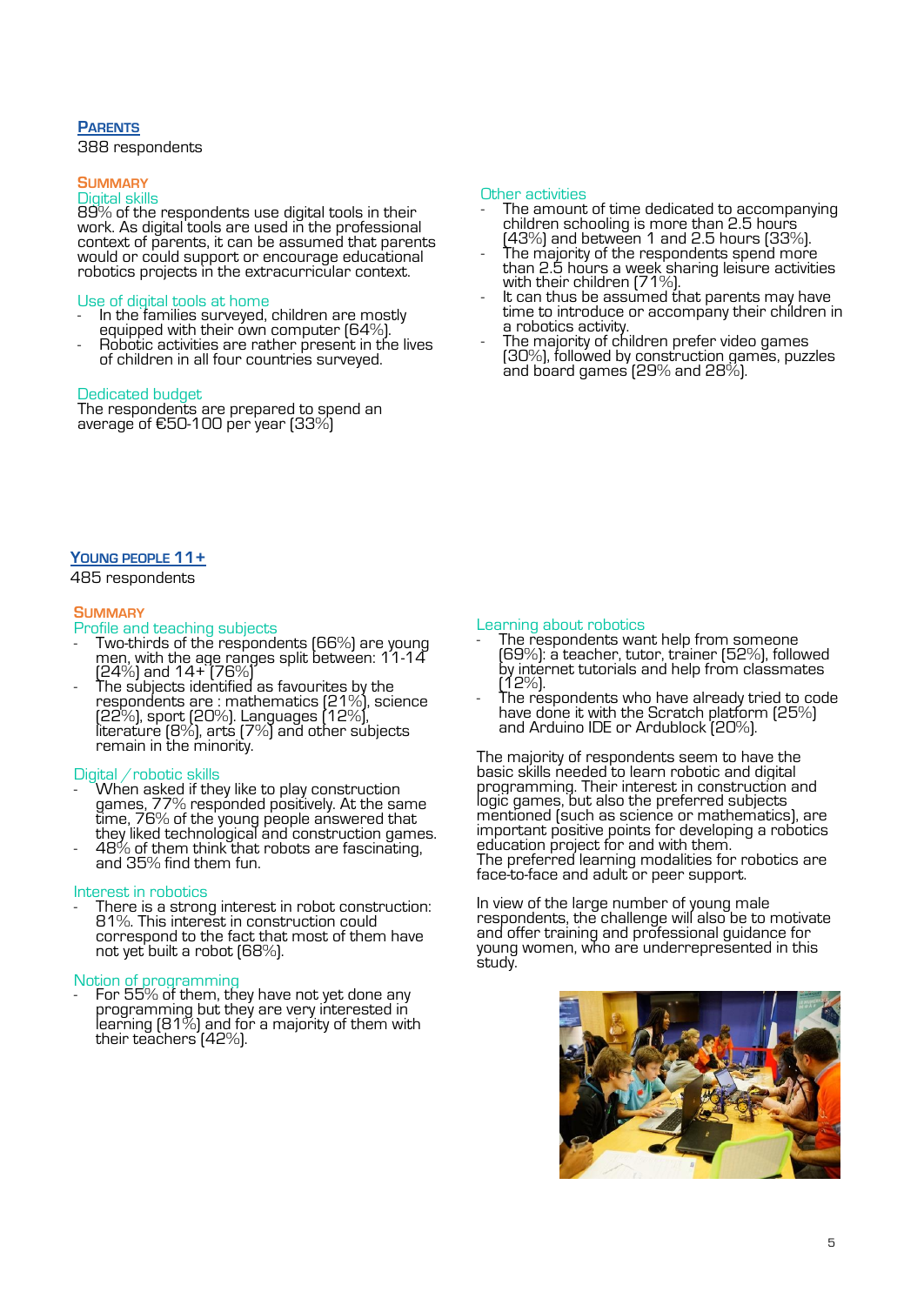# **STAKEHOLDERS**

2 methods were chosen for collecting the views of the stakeholders :

- 125 questionnaires completed (Germany, Portugal, Italy)
- 18 stakeholders interviewed in France, 2 in Italy, 1 in Portugal

#### **SUMMARY**

#### Facilitating robotics

The majority of the experts were unanimous about the facilitating effect that robotics can have on complex concepts: 55% gave a score of 5 out of 5, while 32% gave a score of 4 out of 5. They consider that robotics can be "stimulating", "engaging" and "innovative".

#### Subjects and cross-cutting projects

- Primacy of scientific subjects but also the crosscurricular skills worked on thanks to the practice of robotics : technology 18%, science 14%, mathematics 14%, i.e. 46% of the answers alone. Then, the general pre-primary and primary school curriculum [19%] and then as part of the acquisition of practical and vocational skills (9%) or even art (7%).
- Robotics should be approached as an interdisciplinary tool, with the final objective to enlight citizens.
- Robotics and digital notions must become basic knowledge.

#### Robotics competitions

Robotics competitions is motivating for young people (44% gave a score of 5/5, 33%  $4$ s). It develops cross-cutting skills and allows us to work on projects which is a change from the usual school methods.

#### Robotics and inclusiveness

- The experts interviewed are unanimous on the inclusion lever that robotics can represent: 57% give a score of 5/5 and 25% a score of 4/5.
- It can help to "remove social blocks" for disadvantaged groups.
- It is imperative to work on the field of digital technology from a young age to avoid digital divide and raise awareness to avoid misrepresentation and stereotyping.

#### Pedagogical support tool

- 21% recommend video tutorials, 15% face-toface training and 15% interactive resources. Written resources that can be accessed online or printed together received 25% of the votes ("pdf", "offline digital document" and "booklet"). As a first step, it is useful to popularise robotics in order to remove obstacles.
- From the point of view of the experts interviewed, quality training and learning resources - and in their own language (in addition to the materials) - are absolutely essential.

The perfect combo seems to be : material + training + resources + support.

# Face to face training

- 15% of the experts think it's important to offer face-to-face training.
- The teacher (or other educational actor) must be in the act of doing. Successful training is training in which the teacher is an actor, active in handling the robot, discovering what it is, programming, solving a complex task.

#### **Hardware**

- Concerning programming device and software, the answers are mainly divided between the computer and the tablet (35% each). The smartphone comes in third place with 26% of the answers.It could be useful to have a software solution and an application for tablets and smartphones even if mostly teachers have computers in class.
- Price 38% of experts think that the price (for primary school) should be between 50 and 100 euros maximum, 30% that it should cost less than 50 euros and 13% between 100 and 150 euros.
- Ergonomic/ robot component The challenge is to find the right balance between low cost, intuitive, sustainable, repairable, open source,buildable and manipulable, easy to maintain.

#### Robotics, a tool for the school, after-school and extracurricular continuum

- The experts confirmed that all the actors in education could and should take up the issue of robotics for the education of children and the public (teachers, parents, youth leaders, volunteers, civic service volunteers, associations, enterprises, public servants/elected people…). It can create a link between the different educational times of the child - between parents, teachers,..
- Extracurricular activities are perfect times for practising robotics, but there are obstacles, such as the turnover of youth leaders. -



Ligue de l'Enseignement Nouvelle-Aquitaine interviewing Générations Robots and French Robotic Federation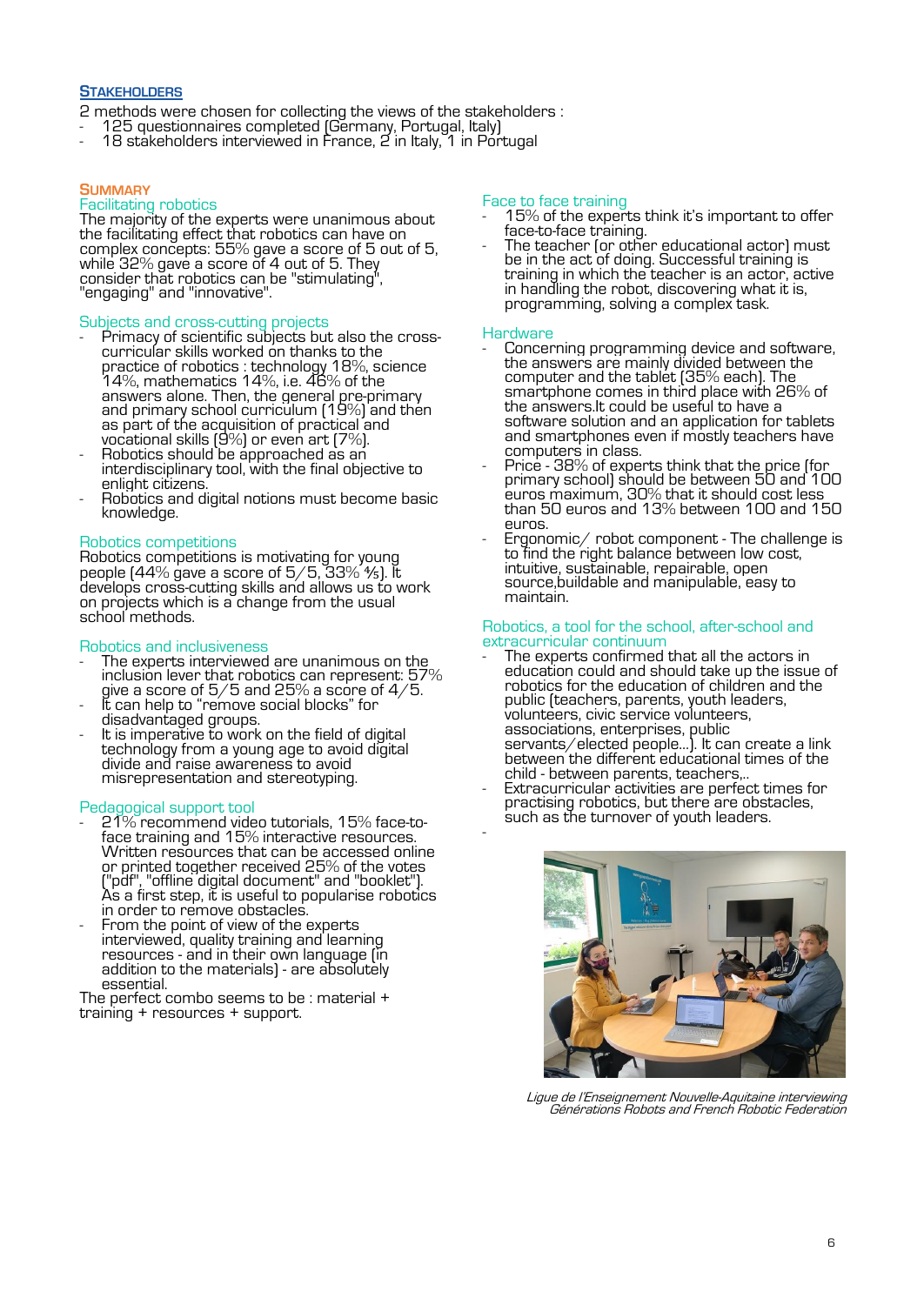#### **HARDWARE AND SOFTWARE STATE OF PLAY IN ROBOTICS FIELD**

In order to develop the robotic kit, it seemed necessary to have an overview of what was proposed in terms of equipment and softwares in the field of robotics. This will help the consortium to fit the expectations defined thanks to the pedagogical analysis done.

There is a really big number of possibilities to classify the different robots. The consortium focused on their type (how it moves : flying, wheels…) and saw the advantages and disadvantages of each. Then, the consortium analysed some sensors and actuators with their main characteristics, some programming platforms and languages that can be used, and compared ready made robots and self made robots.

#### **TYPES OF ROBOTS**

- Robots with chains, wheels, arms, drones or crawling robots

#### **SENSORS AND ACTUATORS**

#### **ACTUATORS**

- Motors : The main actuator used are the motors. Motors make the robot move : rotation of an arm, displacement (rotate wheels), translation (using for example an endless screw).Their speed, their torque, their supply voltage, their size, the way you command them, their precision are different characteristics we'll have to look at to choose them.
- Display : Mainly LCD displays are used to show informations about the robot or to give a message.
- LEDs : Some RGB leds could help the programmer for debugging, for lightening in the dark
- Relay : to activitate motors for example
- Servomotors : some sensors or robotics arms need servomotor to move.

#### **SENSORS**

- Line sensor : for tracking lines or detecting the borders from the playground.
- Distance sensor : to avoid obstacles, to detect other robots, or to find an exit in a maze
- Camera : for reading letters or symbols, to detect objects
- Acceleration sensors : to detect shocks, to evaluate robot position in comparaison of the earth gravity.
- Gyroscope : to have a accurate rotation motion

**PROGRAMMING PLATFORMS AND LANGUAGES**

- Block programming : affordable, translated, no need to reading capacities  $/$  not easy to develop blocks for new robot, not open source
- Scratch, lego and Mbot are the software most used by the teachers interviewed, for younger students
- Python : libraries available, open source, used in high schools / syntax learning, only in english
- C : libraries available, faster than python, simplified version for arduino  $/$  syntax learning, less affordable than python, only in english
- Arduino is the language used the most for older students

#### **READY MADE VS SELF-MADE**

- Ready made: favoured by teachers, more easy to use
- Self-made : cheaper, unless it has a lot of features



Robot proposals by Goetheschule, Elektrons Libres, Scuola di Robotica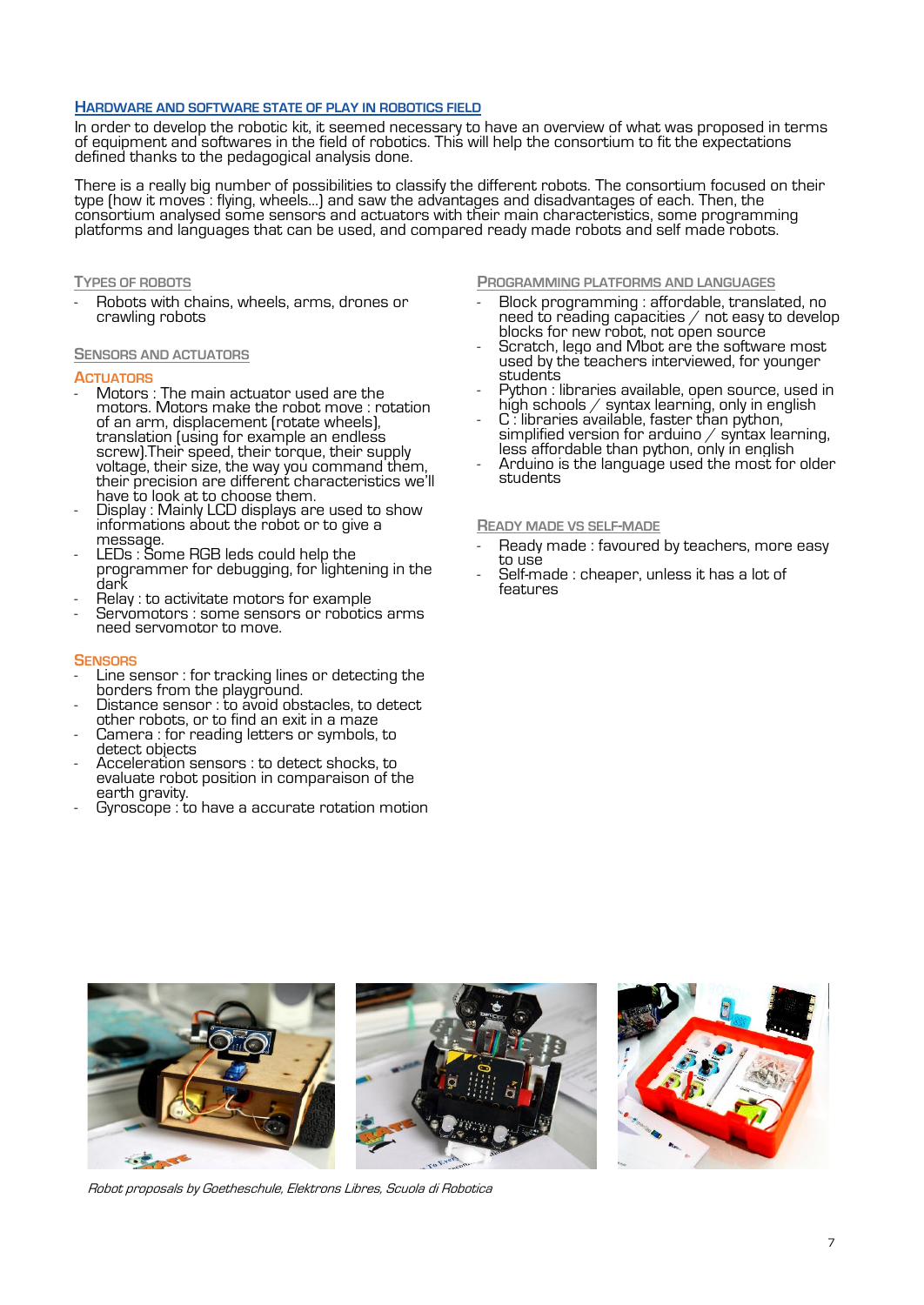# **RECOMMANDATIONS FOLLOWING THE DIAGNOSIS OF PRACTICES AND AUDIENCES**

#### **PEDAGOGICAL**

This part deals with the recommendations for the pedagogical pathways created, but also with the recommendations for the support of the educational actors in the handling of this pedagogical pathway, in order to facilitate its handling.

#### **LEARNING SEQUENCE DESIGN**

#### **GENERAL REQUIREMENTS**

The actors of the EU-RATE project are committed to :

- Guantify and qualify the needs of each audience before the production, and identifying the similarities and differences in the practices and curricula of our 4 countries;
- Define the architecture of the production according to the needs;
- To create one or more turnkey pedagogical pathways that are progressive in terms of knowledge and skills acquisition, usable for the target audience, 8-10 and 11-14 year olds;
- Usable by all categories of educational actors (teachers, extracurricular activity leaders, volunteers, civic service volunteers, parents);
- Involving stakeholders, experts, teachers, youth workers and young people aged 14+ in the design of the pedagogical pathway, for a production that is as close as possible to the needs of young people;
- Providing generic and technical knowledge in robotics, but also dealing with general issues of digital citizenship for a better understanding of the world;
- Translating the pedagogical pathway into English, French, Portuguese, German and Italian.

#### **SUPPORT OF EDUCATIONAL ACTORS**

#### **GENERAL REQUIREMENTS**

The consortium have come to the common analysis that we need to invest in teachers as transformers and awakeners if we want to empower the new generation of citizens in using digital technology effectively and in a responsible manner. But other educational actors also have an important role to play in learning about digital technology and robotics. Animators, volunteers, civic service volunteers but also family members, parents and grandparents feel concerned by this issue and should, if they wish, be able to appropriate the productions made for the EU-RATE project.

In order to enable everyone to take ownership of the project, the project's actors have undertaken to:

- Create a turnkey pedagogical pathway (see part below)
- set up face-to-face training courses for educational actors in each country, to enable them to test the kit developed, with evaluation at the end of the training (1 per structure, 25 participants maximum, 2 days of training) , do an with evaluation + feedback questionnaire several month after the training

The objective being, in the long run, to increase young people's interest and success in science, technology, engineering and mathematics, making them actors in their use and promoting innovative methods, through playful robotic teaching kits accessible to all.

#### **RECOMMENDATIONS**

- Build a complete and adaptable pedagogical pathway
- Propose 2 different pedagogical pathways, one for each age group
- Populare and allow appropriation by all educational actors
- Encourage interdisciplinarity and a projectbased approach



- Create an online course on Moodle platform (example) or other existing platforms (open source and free) of at least 6 hours about robotics and media literacy and the robotic kit for teachers
- Have a transnational approach to create an online training for the teachers, youth leaders, educational actors all over Europe. We will then adapt this training to the culture and needs of each partner country thus providing a European response to a European priority.

#### **RECOMMENDATIONS**

- Immersive and relevant face-to-face training
- Comprehensive distance learning courses
- Diversified and complementary resources
- Network and partnership
- Develop the co-education approach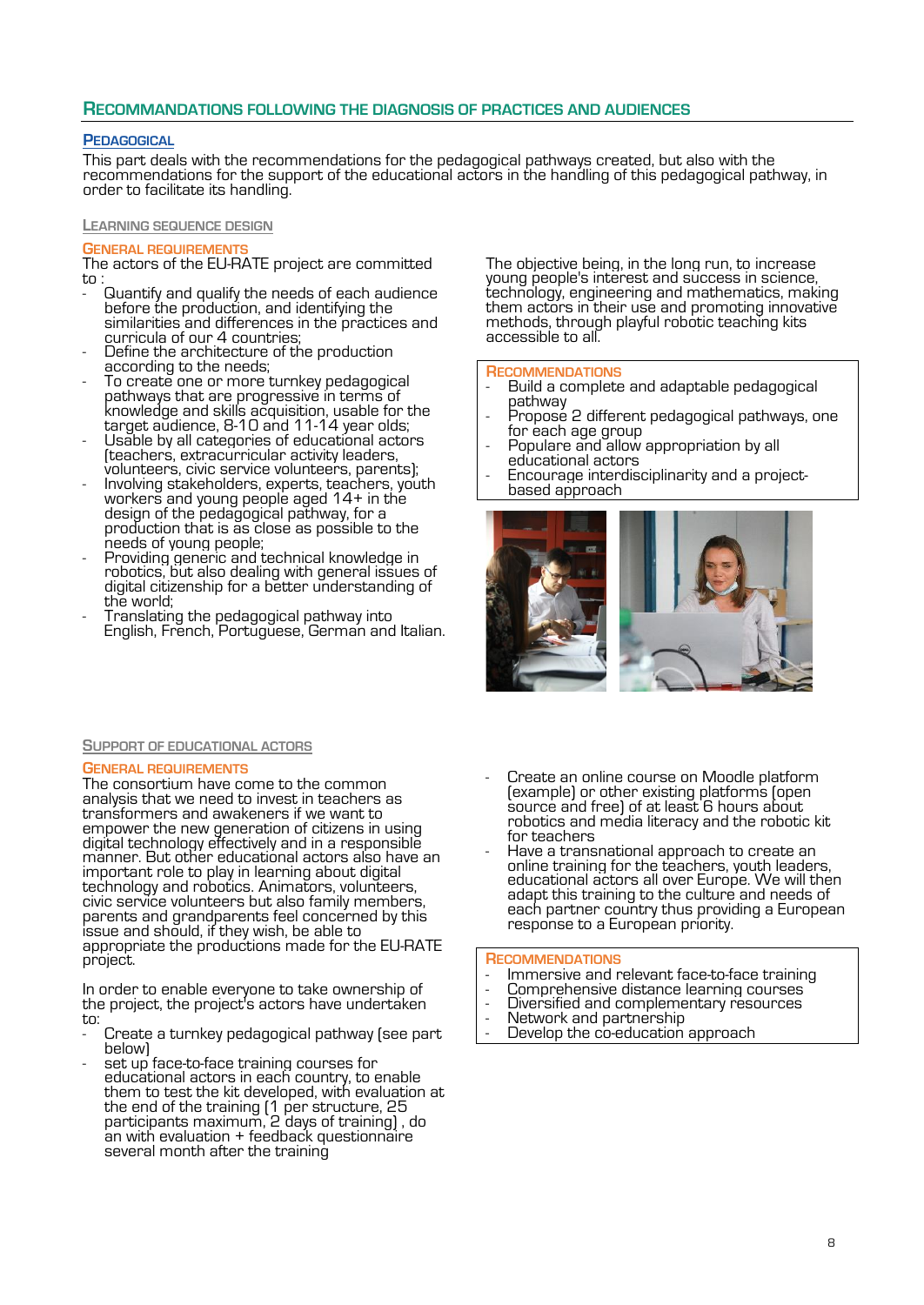#### **HARDWARE**

#### **GENERAL REQUIREMENTS**



The consortium is committed to produce a त्तत robotic system with its experimental environment, which should be easily and cheaply reproducible, open source, extensible to different teaching practices, and, as far as possible, with components manufactured in europe.

As the hardware should be adapted to the age of the learners, the consortium decided to create several versions of the robot, one for each age group, 8-10 and 11-14 years.

The choice of components (sensors, controllers, actuators...) and design should be chosen according to the age and content of the school curricula of the different countries, in order to meet the expectations of each.

#### **SOFTWARE**

#### **GENERAL REQUIREMENTS**



The consortium is committed to use accessible and easy-to-use programming software at the lowest possible cost, in 2 part :

- 1. Propose a documentation to set up a software platform to program the robots developed. This should correspond to the expectations of the project: use free software, to be easily modifiable and adaptable to the needs of the project, to be easily distributable and installable on free and non-free operating systems, and finally to be easy to use and user-friendly for the end user, children and teenagers.
- 2. Develop libraries for the chosen software platform to allow the end user to use all the functionalities of the hardware. These libraries in their presentation as well as in their use will have to be easily importable into the robot programming platform and adapted to the robot as well as to the age of the young people who will have to program them.

# **NEXT STEPS**

# **Year 1 > October 2020 – September 2021**

- Identification of the skills to be acquired by country and by public (age and specifities of the publics, associated educational objectives)

- Definition of pedagogical constraints (learning sequences, software, hardware)
- \*Oct. 2020 > Kick-off meeting (France) online
- \*March 2021> Transnational Partner Meeting TPM- (Italy) online

\*Sept. 2021> Publication version 1 finalised

#### **Year 2 > October 2021 – September 2022** - Design of learning sequences and creation of associated teaching formats

- Hardware and software design
- Prototype production
- Production of technical documentation
- Tests, analysis, evaluations, feedback remarks
- Learning teaching training activities LTTA- with  $14+$
- \* Throughout 2021-2022 > TPM and LLTA

# **RECOMMENDATIONS**

- Design & components • Low cost (between 50 and 100 euros),<br>• Intuitive
- Intuitive,
- Sustainable and repairable,<br>• Open source
- 
- Open source,<br>• Buildable and Buildable and manipulable,
- Robust.
- Easy to maintain.
- For 8-10 year olds, the robust, inexpensive and intuitive aspect should be favoured,
- For 11-14 year olds, the constructible and manipulable aspect should be favoured.
- Technical documentation : complete, totally translated, creative commons
- Provide maintenance support

The whole set will be delivered in the form of packages that can be downloaded on an internet server, the content of which will remain accessible even after the Erasmus project.

#### **RECOMMENDATIONS**

- Digital device For 8-10 years old : Scratch or others programming platform For 11-14 years old : Arduino or others Technical documentation

#### **Year 3 > October 2022 – July 2023** Prototype productions

- Tests, analysis, evaluations, feedback remarks
- Production of technical documentation
- Implementation of associated educational formats
- Tests experts

Throughout 2022-2023 > TPM, LLTA, multiplier events in each member consortium country and final conference in France